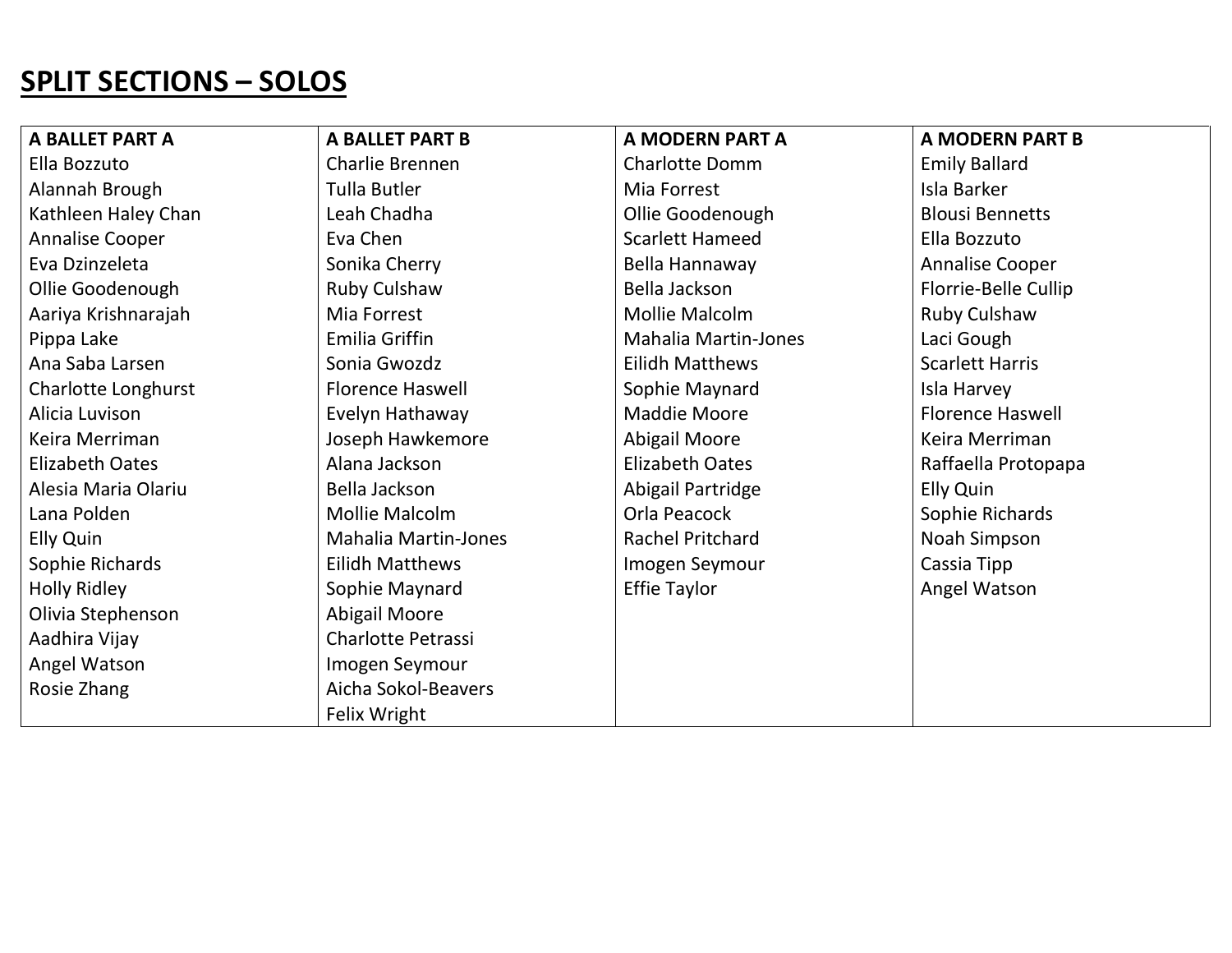| <b>B BALLET PART A</b>     | <b>B BALLET PART B</b>    | <b>B MODERN PART A</b> | <b>B MODERN PART B</b>                 |
|----------------------------|---------------------------|------------------------|----------------------------------------|
| Autumn Ashall              | Lily Bell                 | <b>Ruth Attfield</b>   | Henry Alesbury                         |
| Amelia Baker               | <b>Summer Betson</b>      | Lily Bell              | Sienna-Rose Amer                       |
| Sophia Berry               | <b>Holly Brown</b>        | Sophia Berry           | Josie Blake                            |
| Harriet Bevan              | Lily Bryant               | <b>Summer Betson</b>   | Sarah Boon                             |
| Sarah Boon                 | Orla Calmonson            | Harriet Bevan          | Lily Bryant                            |
| Ruby Brooke                | <b>Bella Culshaw</b>      | Lauren Bidder          | Orla Calmonson                         |
| Lea Daniel                 | <b>Isabelle Dauncey</b>   | <b>Ruby Brooke</b>     | Kaitlin Clark                          |
| Freya Eves                 | <b>Holly Davies</b>       | <b>Holly Brown</b>     | Sienna Coakley                         |
| Georgie Fisher             | Anaya Davison             | Millie Byrne           | <b>Bella Culshaw</b>                   |
| <b>Kitty Fuller</b>        | <b>Eleanor Gilbert</b>    | <b>Holly Davies</b>    | Anaya Davison                          |
| George Hempenstall         | Aurora Gray-Pearson       | <b>Peighton Davis</b>  | Rebecca Fossitt                        |
| Seren Kay                  | Sianne Greenleaf          | Freya Eves             | Eden Graham                            |
| <b>Olanie Tsege Larsen</b> | Erin Hillyer              | Daniella Fossitt       | Skyla Gray                             |
| Sienna Little              | Amber Hoar                | <b>Kitty Fuller</b>    | Lily Hanna                             |
| Tiara Maqedonci            | Darcie Jenkins            | Lucy Genazzini         | <b>Chloe Hatcher</b>                   |
| Arrabella McDermott        | Sydney Jenkins            | <b>Eleanor Gilbert</b> | Poppy Hayes<br><b>Ruthie Heathcote</b> |
| Havannah Millward-Jenkins  | <b>Emily Jose</b>         | Maya Golebiowska       | Erin Hillyer                           |
| <b>Florence Milsom</b>     | Zara Norman               | Sianne Greenleaf       | Amber Hoar                             |
| Sienna Neale               | <b>Aurelia Sanandres</b>  | Liana Guernieri        | Sydney Jenkins                         |
| Sydney Rackard             | <b>Charlotte Schouten</b> | <b>Emily Jose</b>      | Darcie Jenkins                         |
| Kiya Sanwalka              | <b>Etta Seager</b>        | Seren Kay              | Arrabella McDermott                    |
| Mahi Shah                  | Camilla Smith             | <b>Belle Keil</b>      | Havannah Millward-Jenkins              |
| Nassema Stewart            | Euan Stanyon              | Sienna Little          | <b>Florence Milsom</b>                 |
| <b>Gabrielle Tan</b>       | <b>Edith Thomson</b>      | <b>Flossie Mead</b>    | Abigail Moody                          |
| Amelia Thomson             | <b>Betty Walden</b>       | Kiya Sanwalka          | <b>Maisie Morland</b>                  |
| <b>Bella Vaccaro</b>       | Amelia Williams-Murray    | Aria Seagrave          | Amelia Nash                            |
| Sanaya Wable               | Maisie Wright             | Elsa Thompson          | <b>Drew Pugsley</b>                    |
|                            | Mia Zullino               | Amelia Thomson         | Freya Reed                             |
|                            |                           | <b>Betty Walden</b>    | <b>Sydney Thomas</b>                   |
|                            |                           | Sasha Watson-Lobo      | Hana Turner                            |
|                            |                           | Maisie Wright          | <b>Bella Vaccaro</b>                   |
|                            |                           | Mia Zullino            | Lyle Wren                              |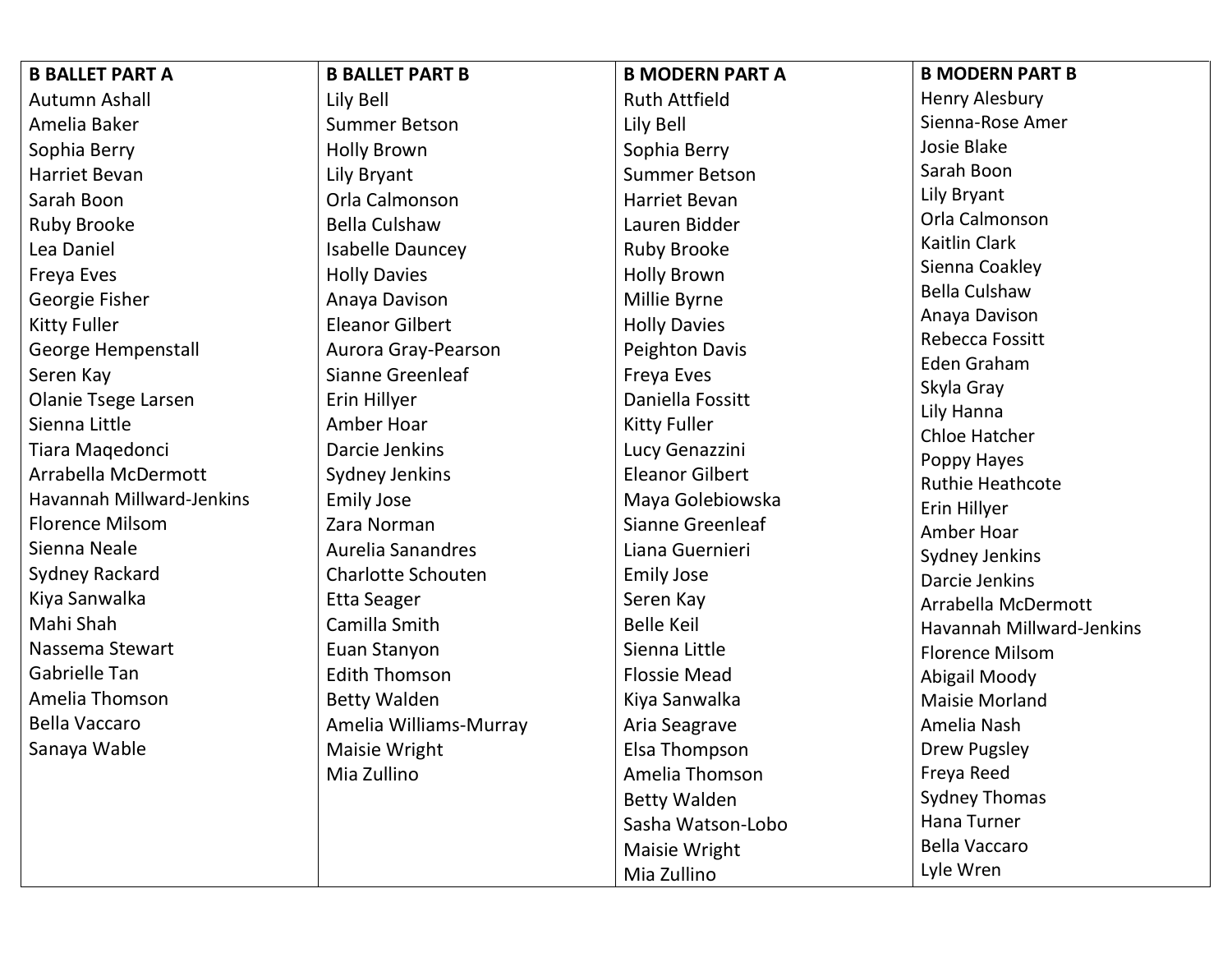| <b>C BALLET PART A</b>      | <b>C BALLET PART B</b>  | <b>CTAP PART A</b>         | <b>CTAP PART B</b>      |
|-----------------------------|-------------------------|----------------------------|-------------------------|
| Lacey Callaway              | Lily Arnott             | Ellena Adams               | <b>Phoebe Ashforth</b>  |
| Anna Clayton                | <b>Ashton Batchelor</b> | Elsie Anello               | Lotty Beever            |
| Raela-Belle Farndell        | Lara Brooks             | Ella Biffen                | Matilda Blake           |
| Jonina Soley Gudmundsdottir | Pascha Busby            | <b>Evie Davies</b>         | Lucie Brookes           |
| Megan Hall                  | Isabella Curtin         | <b>Elizabeth Dougherty</b> | Lacey Callaway          |
| <b>Charlotte Hall</b>       | <b>Evie Davies</b>      | <b>Charlotte Doyle</b>     | Isobel Deegan           |
| Susana Hamilton             | Isobel Deegan           | Isla Goddard               | Megan Hall              |
| Logan Hannan                | <b>Alexis Gilbert</b>   | Lucia Guernieri            | Max Ivemey              |
| Harri Hayes                 | <b>Bethany Gosling</b>  | Freya Heritage             | Ava Jackson             |
| Matilda Lawson              | Olivia Grey             | Isabelle Hyams             | Matilda Lawson          |
| Maisie Malcolm              | Lydia Grimwood          | Isabella Mason-Khan        | Abeni Munro             |
| Amy O'Donnell               | Freya Heritage          | Megan Nash                 | Macie Penniket          |
| <b>Ivy Pavid</b>            | Isabelle Hyams          | Lillie-Rose Norman         | Thea Rich-Spice         |
| <b>Grace Pledger</b>        | Holli Jenkins           | <b>Tilly Pelling</b>       | Sophia Thomas           |
| Lily Sinden                 | Chloe Jennings          | Savannah Pennery           | Ella Thornton           |
| Ella Thornton               | Abeni Munro             | Ruby-Rae Perez             | <b>Blair Webb-Bowen</b> |
| Jessica Tyler               | Taryn Pugsley           | Emilia Philpott            | Lucy Woodfine           |
| <b>Blair Webb-Bowen</b>     | Lucy Woodfine           | Lilia Poole                | Isla-Faye Wren          |
|                             |                         | Evie Thompson              | Tilly Wright            |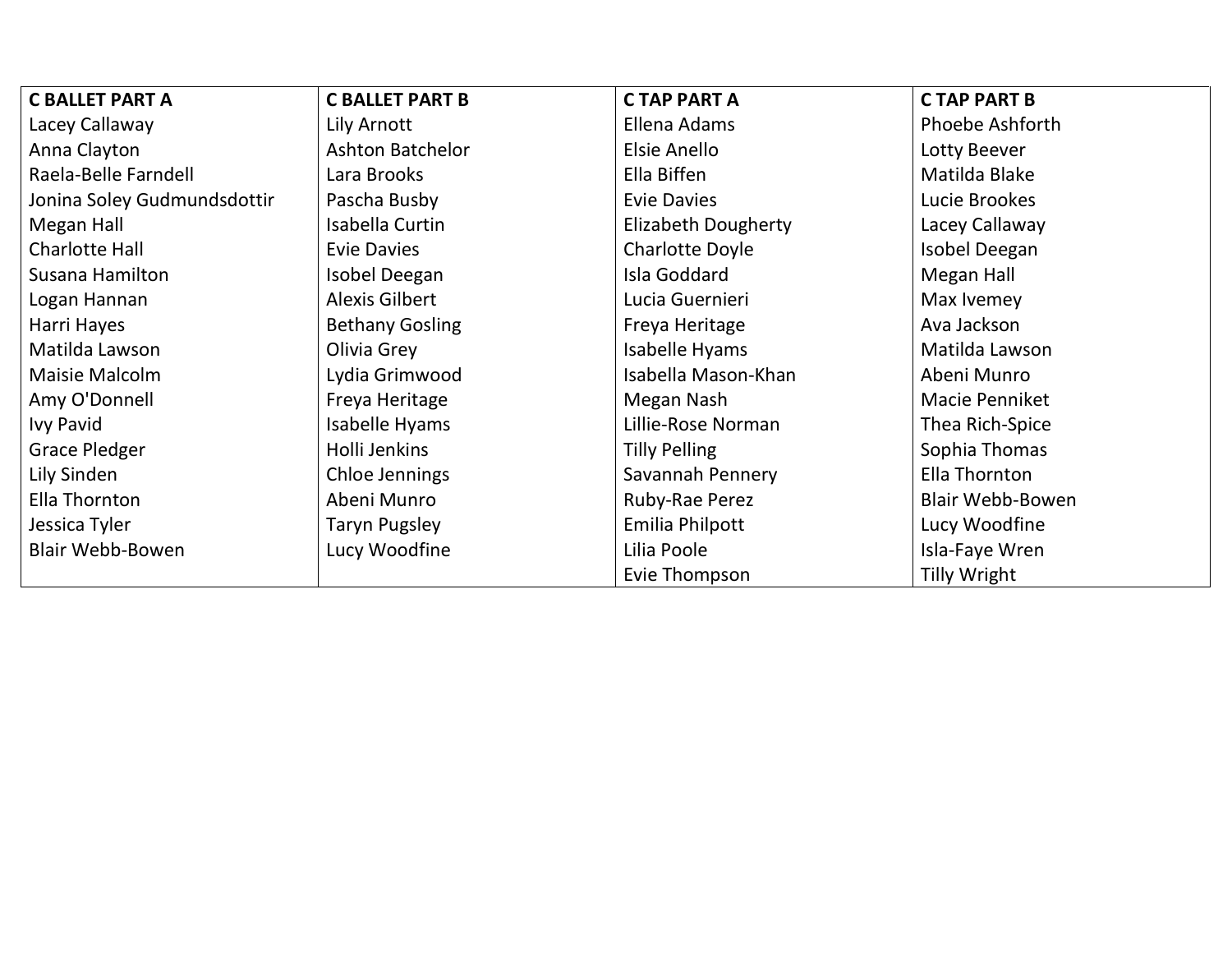| <b>C MODERN PART A</b>                         | <b>C MODERN PART B</b>     | <b>D MODERN PART A</b>       | <b>D MODERN PART B</b>  |
|------------------------------------------------|----------------------------|------------------------------|-------------------------|
| Lotty Beever                                   | Ellena Adams               | <b>Tamsin Ahmad-Hambling</b> | Raige Bedford           |
| Francesca Bergin                               | Phoebe Ashforth            | Taya Alleyne-Gumbs           | <b>Tiana Bishop</b>     |
| Ella Biffen                                    | <b>Ashton Batchelor</b>    | <b>Molly Bannister</b>       | Keira Brooke            |
| Ellie Mae Branscombe                           | Lila Bishop                | <b>Bella Barua-Wilding</b>   | <b>Giselle Bruce</b>    |
| Lucie Brookes                                  | Matilda Blake              | Feefi Bennetts               | Lola Cimino             |
| Violet-Rose Burrell                            | Lacey Callaway             | Angelina Bergin              | Lara Clayton            |
| Anna Clayton                                   | Isobel Deegan              | Caitlin Biffen               | <b>Cate Evans-Venes</b> |
| Zoe Cox                                        | <b>Maisie Dewar</b>        | <b>Emily Brudenell</b>       | <b>Issy Fairhead</b>    |
| <b>Evie Davies</b>                             | <b>Elizabeth Dougherty</b> | Hana Cock                    | <b>Chloe Farrell</b>    |
| <b>Isabelle Dobbs</b><br><b>Alexis Gilbert</b> | Charlotte Doyle            | <b>Orlaith Costello</b>      | <b>Abigail Ford</b>     |
| Paignton Gough                                 | Millie-Jayne Evans         |                              |                         |
| Sophie Heron                                   | Isla Fletcher              | <b>Grace Dowling</b>         | Daisy Hales             |
| Isabelle Hyams                                 | Lydia Grimwood             | <b>Ruby Gosling</b>          | Nancy Hannan            |
| Ava Jackson                                    | Lucia Guernieri            | Niamh Hall                   | <b>Grace Hayward</b>    |
| Holli Jenkins                                  | <b>Megan Hall</b>          | Millie Hopwood               | <b>Ebony Hedge</b>      |
| Chloe Jennings                                 | Harri Hayes                | Alissa Hutton                | Sofiya Hristova         |
| <b>Emilie Kelsall</b>                          | Freya Heritage             | Sadie Lim                    | Katie Kirkpatrick       |
| Summer Kemp                                    | <b>Olivia Keating</b>      | Amelia Liversage             | Rebecca Long            |
| Matilda Lawson                                 | Sophie Kirk                | <b>Emily Mackay</b>          | Anna Maynard            |
| Maisie Malcolm                                 | Leah Lewis                 | <b>Teagan Mans</b>           | Darcie Meager           |
| Abeni Munro                                    | <b>Evie Marner</b>         | <b>Amelia Marples</b>        | <b>Alanis Moore</b>     |
| Lillie-Rose Norman                             | Megan Nash                 | Sienna Mash                  | <b>Logan Morriss</b>    |
| <b>Ivy Pavid</b>                               | Amy O'Donnell              | Ellie Mai Merriman           | Libby Payne             |
| Macie Penniket                                 | Savannah Pennery           | Millie Randall               | <b>Phoebe Read</b>      |
| Ruby-Rae Perez                                 | <b>Taryn Pugsley</b>       | Ella Rawson                  | Tabitha Robinson        |
| Grace Pledger                                  | <b>Charlotte Redward</b>   | Amy Redpath                  | Adria Rumbauskaite      |
| Rhea Powell                                    | Alfie Tardi                | <b>Hattie Reed</b>           | Freya Shearn            |
| Immy Ruddick<br>Jessica Tyler                  | Sophia Thomas              | <b>Nancy Sears</b>           | <b>Brooke Swile</b>     |
| Lucy Woodfine                                  | Evie Thompson              | Victoria Strelnikova         | Lola Tatner             |
| Isla-Faye Wren                                 | Ella Thornton              | Freya Wallis                 | Keira Thomson           |
| Lily Treadaway                                 | Sophie Ward                | Maddie Wittstock             | <b>Hermione Watts</b>   |
|                                                |                            |                              |                         |
|                                                | <b>Martha Williams</b>     | Hannah Chinn                 |                         |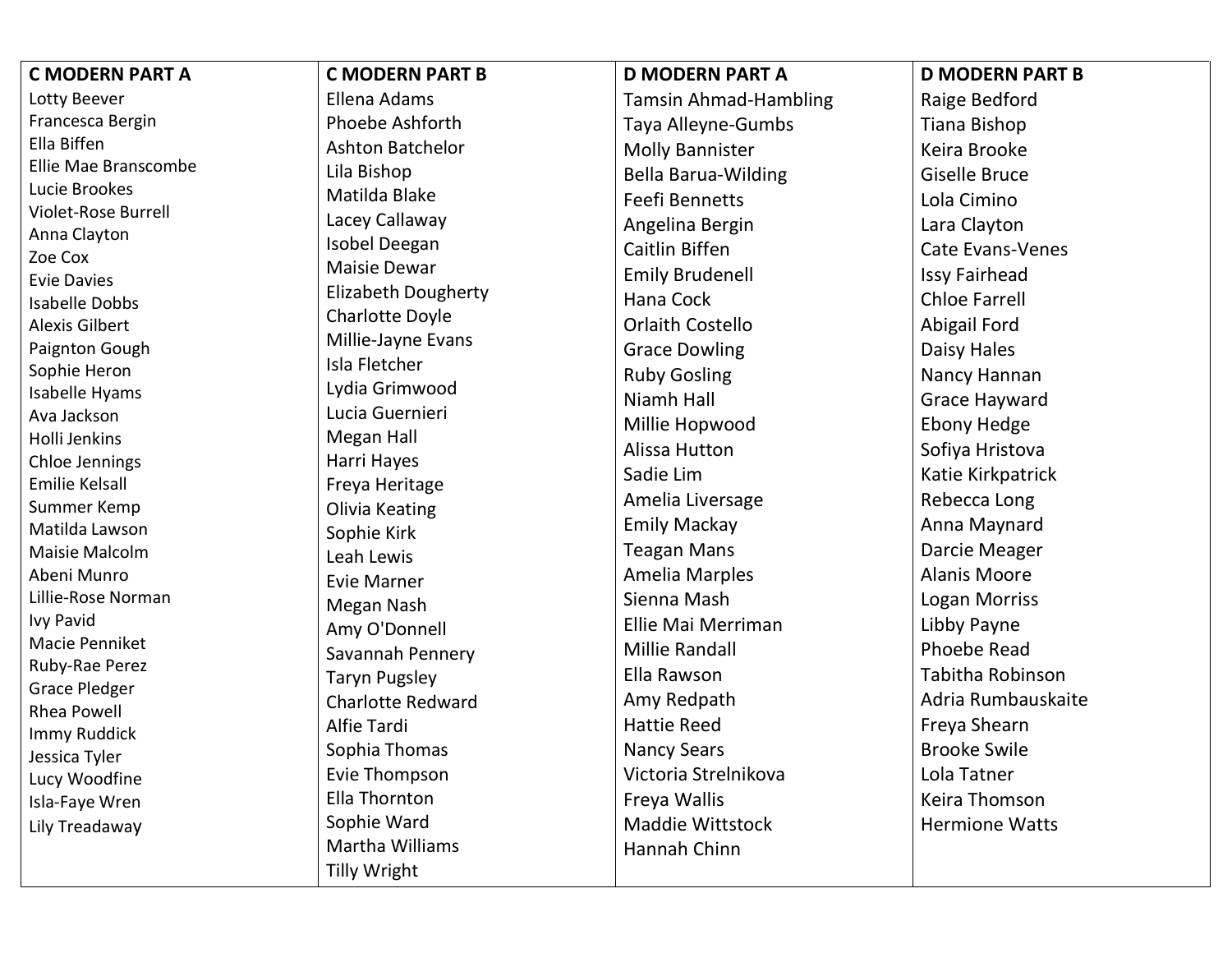| <b>D BALLET PART A</b>       | <b>D BALLET PART B</b>  | <b>D TAP PART A</b>     | <b>D TAP PART B</b>    |
|------------------------------|-------------------------|-------------------------|------------------------|
| <b>Tamsin Ahmad-Hambling</b> | Taya Alleyne-Gumbs      | Veronica Anello         | Wil Aldridge           |
| <b>Ruby Allery</b>           | <b>Molly Bannister</b>  | Raige Bedford           | Feefi Bennetts         |
| <b>Bella Barua-Wilding</b>   | <b>Orlaith Costello</b> | Ellie Benge             | Angelina Bergin        |
| Tiana Bishop                 | <b>Bo Fuller</b>        | <b>Rebecca Chambers</b> | Leah Bourne            |
| <b>Giselle Bruce</b>         | <b>Ruby Gosling</b>     | Cate Evans-Venes        | <b>Emily Brudenell</b> |
| <b>Emily Brudenell</b>       | Sofiya Hristova         | <b>Bo Fuller</b>        | Kailee Butler          |
| <b>Rebecca Chambers</b>      | Alissa Hutton           | Bella Gray-Pearson      | Lola Cimino            |
| Lara Clayton                 | Caitlin Le Roux         | <b>Ebony Hedge</b>      | Hana Cock              |
| Niamh Hall                   | Amelia Liversage        | Millie Hopwood          | <b>Grace Dowling</b>   |
| <b>Ebony Hedge</b>           | <b>Emily Mackay</b>     | Sophia Jackson          | Abigail Ford           |
| Nina Madden                  | Ariana Manders          | Rebecca Long            | Niamh Hall             |
| <b>Astrid Merritt</b>        | Anna Maynard            | <b>Emily Mackay</b>     | Maya Richardson Howard |
| Logan Morriss                | Ellie Mai Merriman      | Amelia Marples          | Coco Lily Johns        |
| Ella Rawson                  | Alanis Moore            | Ellie Mai Merriman      | Jasmin Lidder          |
| <b>Hattie Reed</b>           | Libby Payne             | Matilda Ratcliff        | Ariana Manders         |
| Alice Shaw                   | Saphyre Rich            | Amy Redpath             | <b>Teagan Mans</b>     |
| Jemima Smith                 | Tabitha Robinson        | <b>Nancy Sears</b>      | Darcie Meager          |
| Lola Tatner                  | Adria Rumbauskaite      | Victoria Strelnikova    | <b>Millie Randall</b>  |
| Maddie Wilson                | <b>Brooke Swile</b>     | <b>Brooke Swile</b>     | Niome Robson           |
|                              |                         | <b>Hermione Watts</b>   | Lola Tatner            |
|                              |                         | Maddie Wilson           | Keira Thomson          |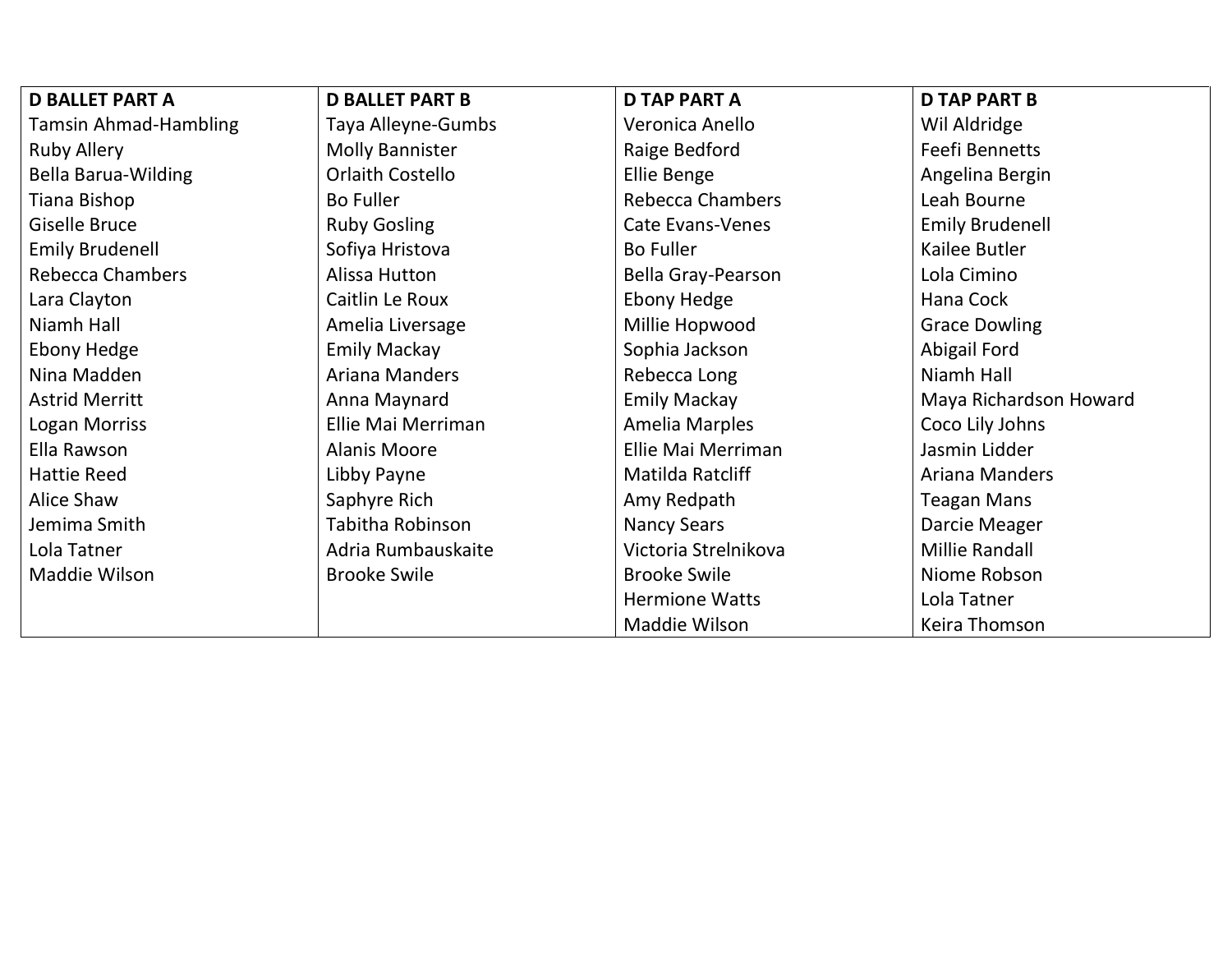| <b>E MODERN PART A</b>   | <b>E MODERN PART B</b>    | E LYRICAL PART A        | <b>E LYRICAL PART B</b>   |
|--------------------------|---------------------------|-------------------------|---------------------------|
| <b>Willow Bailey</b>     | Alyssia Burke-Manganaro   | <b>Willow Bailey</b>    | <b>Ruby Bristow</b>       |
| Dior Bedford             | Amelie Cohen              | Tia Bell                | Erin Carroll              |
| <b>Ruby Bristow</b>      | Jessica Downing           | Amelie Cohen            | Yasmin Chan               |
| <b>Megan Dalton</b>      | Ellie Etherton            | Lilian Crawford         | <b>Megan Dalton</b>       |
| Gabriella Fairn          | Jessica-Leigh Fleming     | Jessica Downing         | <b>Winifred Diggens</b>   |
| Layna Fordham            | <b>Holly Fletcher</b>     | Jessica-Leigh Fleming   | Sophie Ellis              |
| Jemima Gosling           | <b>Annalise Harvey</b>    | <b>Annalise Harvey</b>  | Layna Fordham             |
| Josie Gray               | Joe Hubbard-Bateman       | Joe Hubbard-Bateman     | Livvy Hayes               |
| Livvy Hayes              | Pula Laughton             | Honey Kronenberg        | Elena Lee                 |
| Megan Jacobs Shrivastava | Alissia Mant              | <b>Emily McMahon</b>    | Phoebe Low                |
| Honey Kronenberg         | <b>Emily McMahon</b>      | <b>Emily Mills</b>      | <b>Bronia Morgan</b>      |
| Elena Lee                | <b>Emily Mills</b>        | Amy Muir                | <b>Scarlett Partridge</b> |
| <b>Bronia Morgan</b>     | <b>Scarlett Partridge</b> | Annabelle Osborne       | Freya Plant               |
| Millie Norman            | Talitha Paul              | Amber Owen              | Darcy Reynolds            |
| Lily Pitts               | Darcy Reynolds            | <b>Harriet Sentance</b> | Darcey-Dee Springer       |
| <b>Harriet Sentance</b>  | Mia Todd                  | <b>Emily Tardi</b>      | Sara Strejan              |
| Lilly Shore              | <b>India Truss</b>        | Mia Todd                | <b>Isabel Tucker</b>      |
| Darcey-Dee Springer      | <b>Isabel Tucker</b>      | Fran Wright             | Carla Warren              |
| Sara Strejan             | Holly Ward                |                         |                           |
| Carla Warren             | Natalie Wash              |                         |                           |
|                          | Olivia Wood               |                         |                           |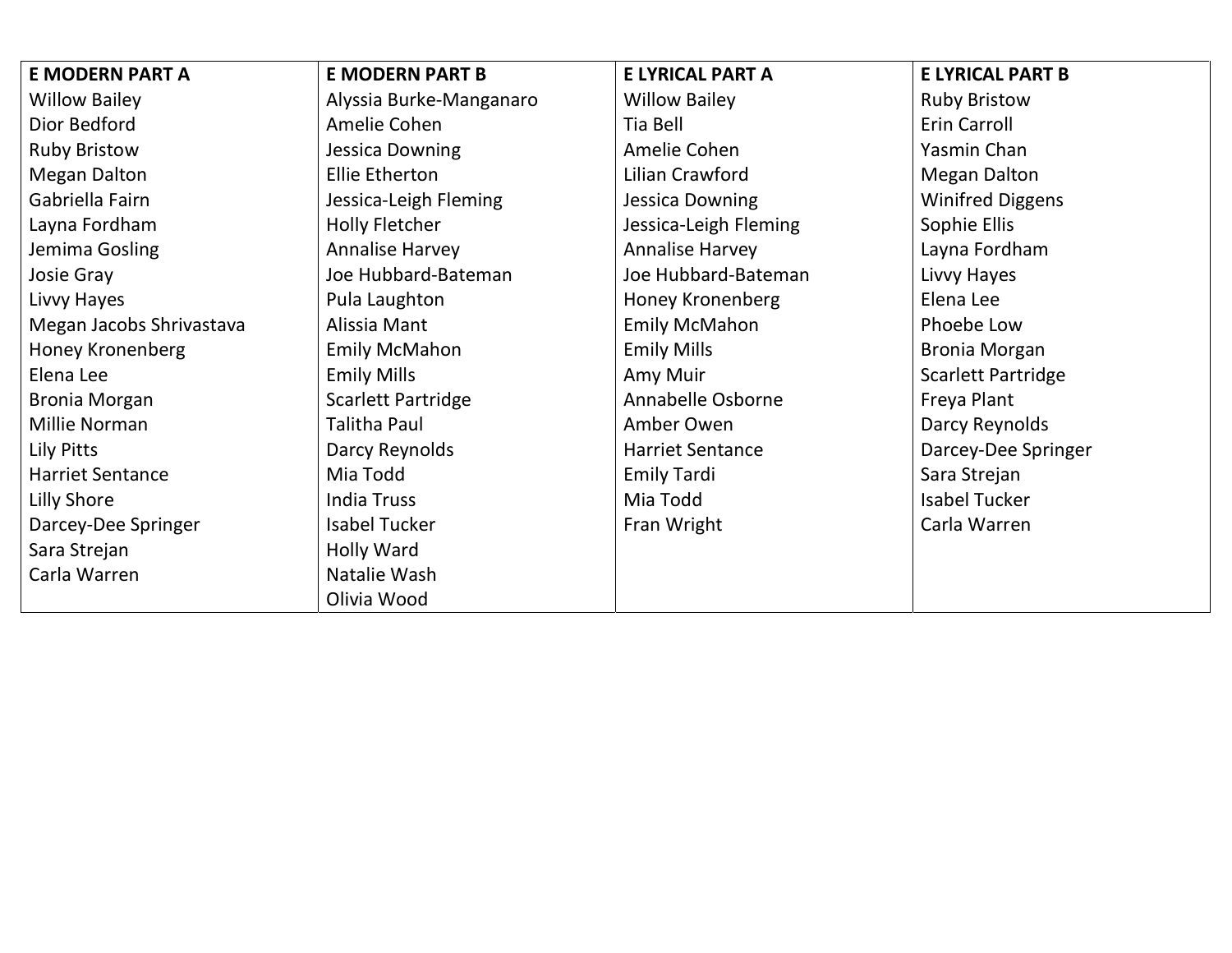## SPLIT SECTIONS – DUETS

| JUNIOR MODERN/LYRICAL DUETS PART A          | JUNIOR MODERN/LYRICAL DUETS PART B       |
|---------------------------------------------|------------------------------------------|
| Keira Merriman and Ollie Goodenough         | Charlotte Helyer and Teigan-Lea Fagan    |
| Isla Harvey and Bella Hannaway              | Daisy Rindsland and Mahalia Martin Jones |
| Florrie-Belle Cullip and Kaitlin Clark      | Nia Marsh and Florence Burnie            |
| Willow Crabtree and Felicity Wright         | Bella Read and Nancy Kerr-Elliott        |
| Anaya Davidson and Sydney Thomas            | <b>Chloe Hatcher and Drew Pugsley</b>    |
| <b>Cassia Tipp and Cassidy-Rose Morriss</b> | Erin Fennell and Mia Green               |
| Amelia Thomson and Orla Calmonson           | <b>Eden Corcoran and Rosie Clark</b>     |
| Amy O'Donnell and Jessica Tyler             | Livia Guernieri and Eva Zakirov          |
| Phoebe Ashforth and Sophia Thomas           | Joanie Kent and Jessica York             |
| Sydney Jenkins and Darcie Jenkins           | <b>Bella Culshaw and Holly Davies</b>    |
| <b>Aubrie Beckett and Alice Medhurst</b>    | Sarah Boon and Anna Clayton              |
| Betty Walden and Mia Zullino                | Leah Drysdale and Lucy Hart              |
| Lily Bell and Sienna Little                 | Flossie Mead and Willow Mead             |
| Ricky Martin-Jones and Ivanna Samoila       | <b>Chloe Jennings and Alexis Gilbert</b> |
| Hana Turner and Sydney Rackard              | Charlotte Schouten and Georgie Fisher    |
| Keira Merriman and Bow Wells-Brown          | Lucia Guernieri and Alfie Tardi          |
|                                             | Ella Bozzuto and Charlotte Domm          |